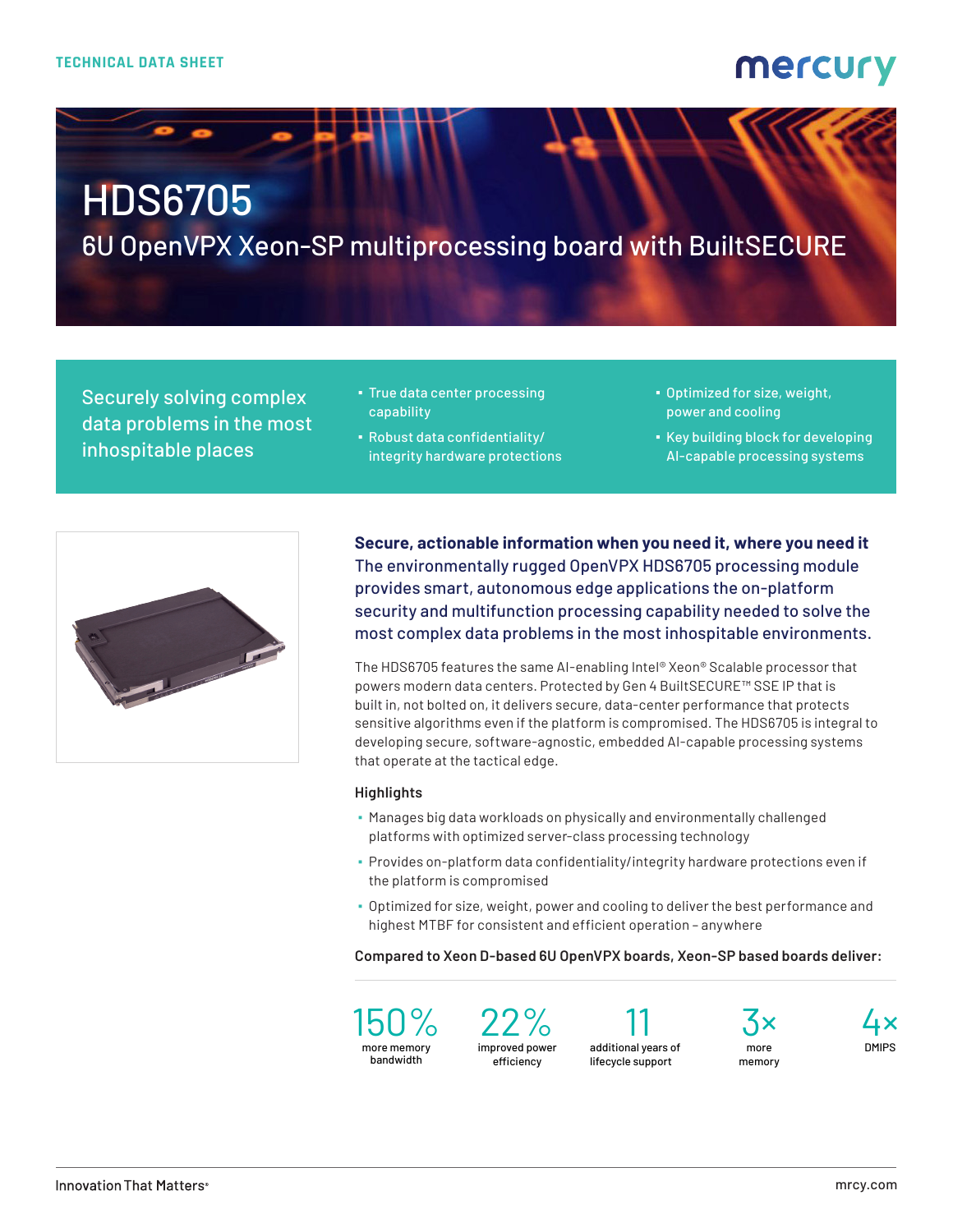#### **TECHNICAL SPECIFICATIONS**

#### **Processor (default)**

Intel® Xeon® SP 6238T 1.9 GHz 22-core (Cascade Lake) server-class processor with AVX512 acceleration

#### **BuiltSECURE® Embedded Framework**

FPGA complex to support secure boot and application load options

**Memory** 96 GB DDR4 SDRAM with ECC

#### **PCIe to Switched Fabric Bridge**

Mellanox ConnectX-5 Ethernet adapter

#### **System Management**

On-board IPMI controller

Out-of-band VITA46.11 IPMI controller running on auxiliary voltage

**IPMI**

### **OpenVPX Multi-Plane Architecture**

System Management via IPMB-A and IPMB-B link on P0 management plane

10/40 GB Ethernet on data plane; 10 GB Ethernet on control plane

Full x16 or dual x8 PCIe Gen3 interfaces on P2 and P5 expansion plane

#### **Mechanical**

6U OpenVPX, 1.0" slot pitch VITA 65/48/46 SOSA aligned

#### **Options**

[MOTS+ rugged packaging](https://www.mrcy.com/application/files/3316/3769/3400/Rugged-OpenVPX-cooling-tech-brief-8031.03E.pdf?utm_source=collateral&utm_medium=print&utm_content=ds&utm_campaign=pla_embedded
) for extreme environmental protection

VITA 48 cooling options: AC (48.1), CC (48.2), AFB (48.7), LFT (48.4)

#### **Mercury's Processing Ecosystem**

To build a secure, AI-capable processing subsystem, combine:

- 1x HDS6705 (multiprocessing)
- 4x GSC6204 (GPU)
- 2x SFM6126 (network switch)
- 1x IOM-400 (I/O interface)
- 1x SMA-301 (system management)
- 2x SCM6010 (storage)
- 1x ruggedized chassis

Or, choose from our broad portfolio of hardware and software interoperable building blocks to design your own edge-ready [processing subsystem](https://www.mrcy.com/products/rugged-servers-and-subsystems/openvpx-systems/embedded-processing-subsystems?utm_source=collateral&utm_medium=print&utm_content=ds&utm_campaign=pla_embedded
)

#### **Partnering with**